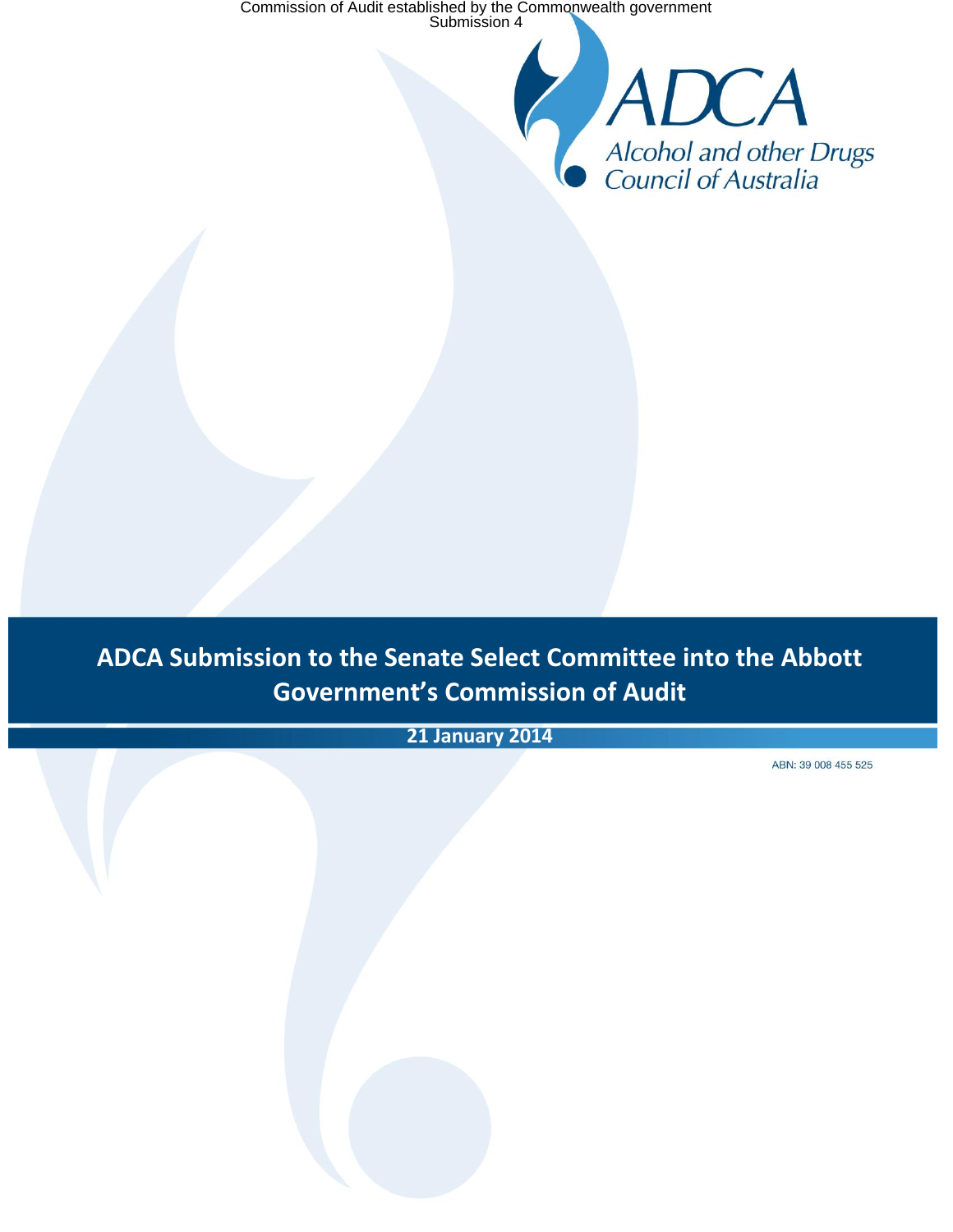The Alcohol and other Drugs Council of Australia welcomes the opportunity to provide a submission to this Senate Select Committee.

While ADCA's situation may place it outside the ambit of the Abbott Government's Commission of Audit, the organisation having been defunded from 25 November 2013, ADCA feels this submission is relevant, given the commitment to funding by successive governments over the past 46 years.

The basis of our submission is that ADCA has been denied access to the Commission of Audit despite its being defunded as part of the government's budget austerity measures.

As the national peak body for the alcohol and other drugs sector for nearly 50 years, much of ADCA's funding has come from the Federal Government. Membership dues and project management fees generated other income. Defunding has essentially destroyed the organisation and with it, its representative role in the alcohol and other drugs sector. The tens of thousands of workers in the sector, ranging from researchers and academics, community organisations, treatment specialists through to carers and volunteers in rural and remote Australia are now denied a national voice.

The impact of alcohol and other drugs on the Australian community is significant and widespread. There are very few families who escape it – be it from personal illness or injury or simply from their association with an affected family member. Combating the effects of alcohol and other drugs costs an estimated \$50 billion per year, with alcohol the major contributor at \$36 billion. The recent spate of alcohol related violence over Christmas and New Year highlights the seriousness of the problem.

ADCA understands the decisions that governments need to make in times of budget constraint. However, the timing of this decision preempts any consideration by the Commission of Audit on the value of the work ADCA has undertaken using government funds. Peak bodies have a significant and varied role; in general terms, ADCA advocates for and on behalf of the sector, provides support to the people that work within the sector, and advises governments and the community.

ADCA believes that its situation should be part of the review of government expenditure by the Commission of Audit. ADCA further suggests that its funding should be restored until at least after completion of the audit, so that years of expertise and corporate knowledge are not lost. It is a relatively quick process to dismantle an organisation and its networks, but it takes a longer to re-build expertise, relationships and trust.

ADCA has been the national representative of people and organisations involved in the alcohol and other drugs sector for nearly half a century. Since its establishment as an initiative of, among others, the eminent Australians Sir Edward (Weary) Dunlop and Sir William Refshauge, and with patronage by a string of Governors General, it has dealt with governments of all persuasions, and always from a disinterested, evidence-informed stance.

There is no other organisation in Australia that has the depth of corporate knowledge. Nor is there another body that so completely represents those who work in the sector. Attached is a summary of the work that ADCA does and an explanation of its importance. That work, and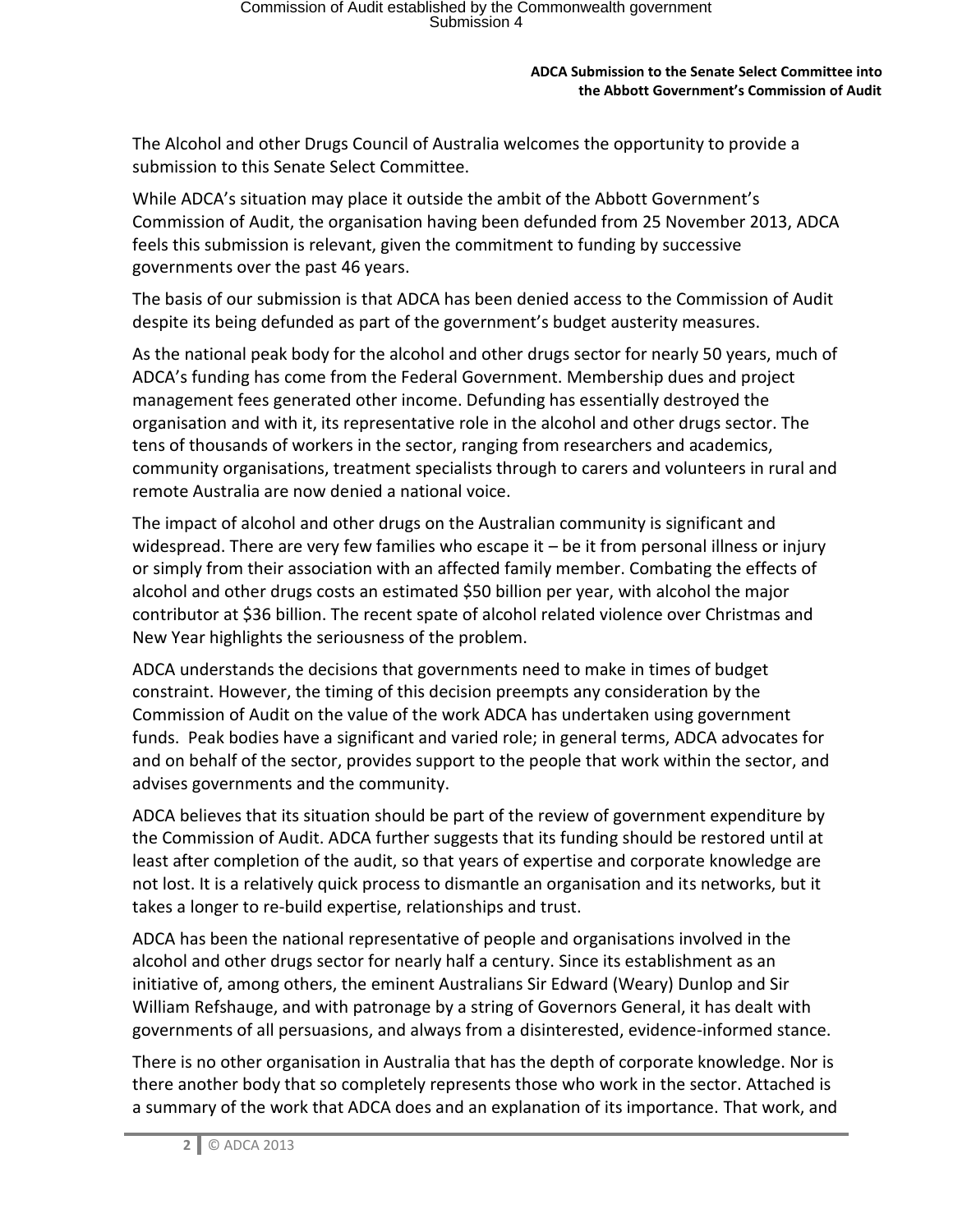people's view of it, are reflected in comments, also attached, from signatories to a petition to the Prime Minister to maintain ADCA funding.

The immediacy of the government's decision came out of the blue. There had been no prior indication from either the government or our major funding source, the Department of Health, of discontent with our work. Health had informed us that our ongoing funding was assured, with a commitment in April 2013 to fund through to the end of the 14/15 financial year. ADCA's core funding was to be increased by \$300,000 with separate amounts provided for two projects that would be managed by existing, already funded staff. Based on that assurance, staff had accepted longer term contracts, many of them making financial commitments well into the future.

As an aftermath, reports also emerged about ADCA's financial "difficulties", with assistant Health Minister Senator Nash alluding to this in a statement saying the Government would support our financial position. This was disingenuous to say the least. ADCA assures the Committee that the only financial difficulties it experienced arose from the Department's failure to deliver funding. ADCA continued to operate during the 2013/2014 financial year because of repeated assurances by the Department that funding was forthcoming.

In addition to ADCA's mainstream work are two major projects, the National Drug Sector Information Service (NDSIS) and Drug Action Week. The NDSIS maintains the largest and one of the world's most highly regarded drug and alcohol collections, heavily relied on by hospitals, doctors, specialists, researchers, service providers and government departments, agencies and authorities. It appears destined for landfill as no arrangements have been made to retain it in any form.

NDSIS itself manages several smaller projects, RADAR the register of Australian Drug and Alcohol Research and the Inter-Governmental Committee on Drugs (IGCD) instigated National Inhalants Information Service; most recently it has been deeply involved in workforce development through the Drugfields project. While academe explores the future of the AOD workforce, Drugfields has been developing practical applications such as eportfolios for those working in the alcohol and other drug fields. Groups already initiated to pilot this project, include the Vietnamese Community in Australia (Adelaide) and the Drug and Alcohol Nurses of Australasia. Funding supplied by the Department of Health for this project has now been rescinded, which begs the question who might address career pathways for a workforce where it is notoriously difficult to find staff in an "industry" that shows no signs of abating.

Drug Action Week, the highly successful ADCA-run awareness program that has gone from strength to strength over the past 13 years, with nearly 1000 events run Australia wide in 2013, will also be lost, despite the provision of \$200,000 in extra funding in October 2013 (and just six weeks before the ADCA defunding decision) to run this year's event. Health has since rescinded that money in addition to the Drugfields funding.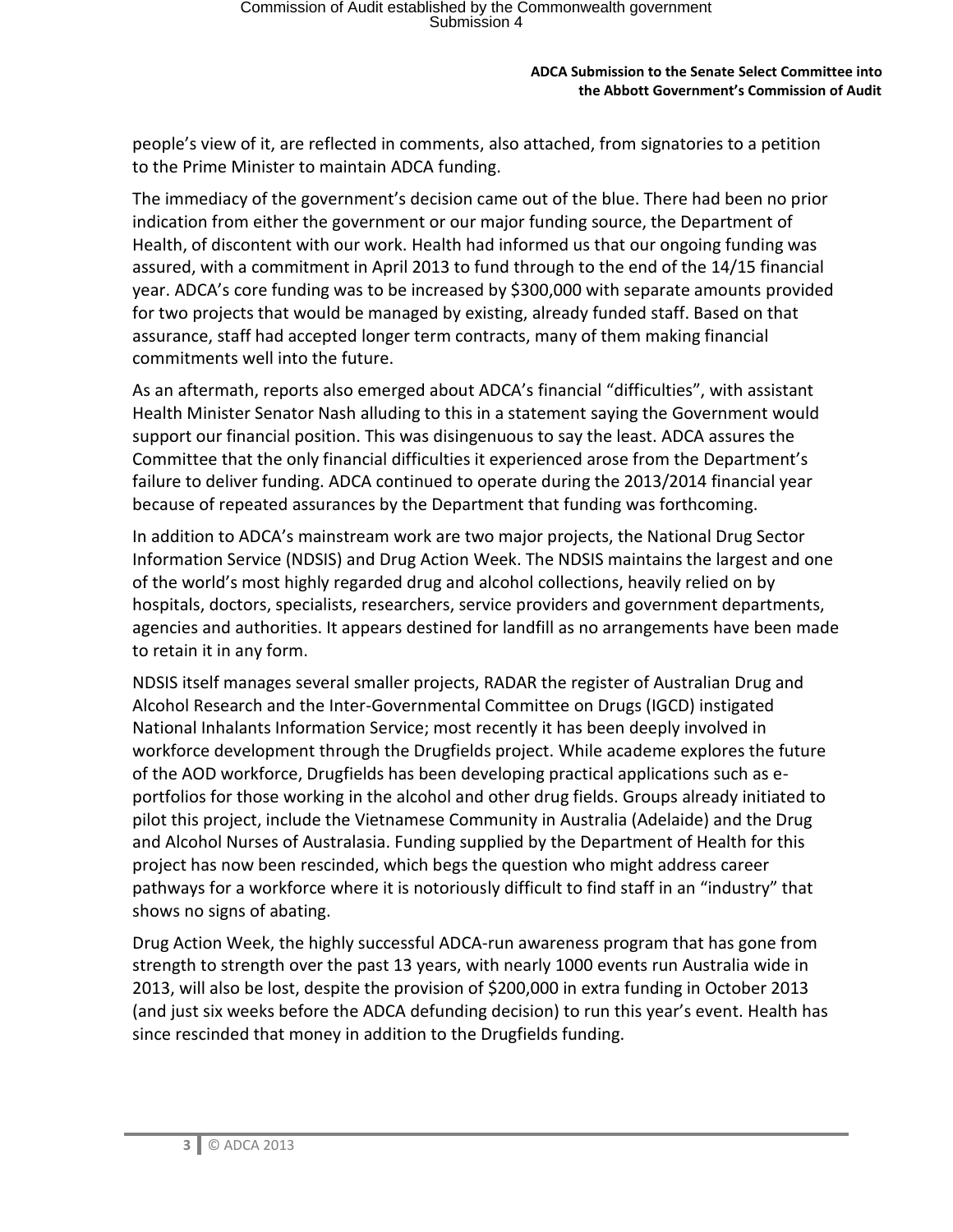Also in October, the Prime Minister responded to an ADCA letter wishing him well following his electoral success, saying how much he looked forward to working with us. That expression of goodwill was followed four weeks later by the decision to defund ADCA.

As an indication of how little consultation or communication has been entered into – even within Government – ADCA was astounded to receive a call in early January from the office of a Liberal backbencher, asking whether the dates for DAW 2014 had been decided. (ADCA will provide the committee on request with a graph detailing the growth in DAW projects.) Many other calls have been received from sector organisations and individuals as to the future of DAW and the National Drug and Alcohol Awards – the latter another highly successful event that ADCA coordinates.

The government's decision will ultimately prove to be shortsighted and ill-considered. There is no clearer example of the need for an organisation like ADCA than the current situation in which Australia finds itself – a nation wallowing in alcohol with a failure of leadership to address the critical issues of price, accessibility and advertising of alcohol products.

Governments in turn rely on the threat of defunding – as has happened with ADCA – to ensure advocacy and policy groups "tame down" their rhetoric. They then wonder why there is uncertainty and instability within the sector, why service organisations and community groups fight an ongoing battle to recruit and retain staff, and why such organisations find it impossible to plan for the future.

These issues should be the counterbalance to the deliberations of the Commission of Audit. The Commission will need to weigh the social costs of its recommendations against the short term financial gains they achieve. The Commission needs to weigh up whether the savings it identifies relate to prevention or treatment. As mentioned earlier, alcohol and other drugs cost Australian society an estimated \$50 billion a year. That is the aftermath – treatment. If the audit commissioners were able to comprehend – and to advise the government of the savings to be made in preventative measures against AOD misuse – Australia would be far better off on all fronts. Organisations like ADCA have for years stressed the savings inherent in prevention based policy, urging governments to act sooner rather than later – both to counter societal problems and to stop pouring money into fixing a preventable problem.

ADCA's experience in this field is unquestionable. The organisation feels that it has much to offer deliberations of the Senate Select Committee and would welcome the opportunity to present evidence to a hearing.

Yours sincerely

David Templeman Chief Executive Officer

21 January 2014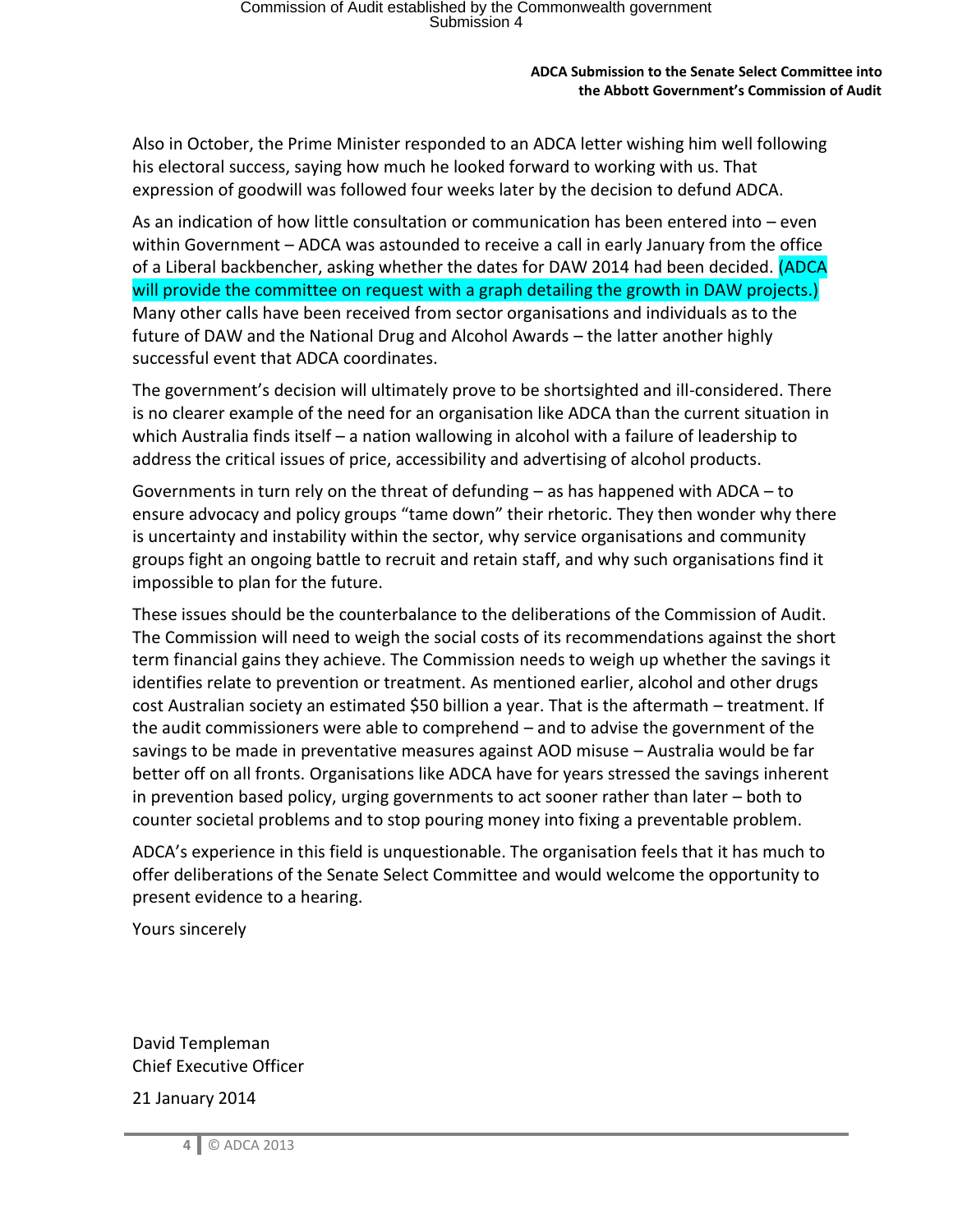## ATTACHMENT

# **Why ADCA is so important**

## January 2014

As the national peak body, ADCA provides national representation of those working within the AOD sector – individuals, organizations, service providers, researchers, policy people, families and friends, consumers/people who use drugs, doctors and other health practitioners, emergency workers, police, government and non-government sectors. It provides a conduit to government for advice developed in the context of the evidence and those in the community working to deliver services, a function not fulfilled through other mechanisms.

It provides leadership by bringing together people and organisations with different perspectives (about the cause, nature and management of AOD problems - thanks Ian!) – medical and clinical, harm reduction to zero tolerance, detoxification to long term treatment, urban and rural, prevention, early intervention and treatment, different cultural backgrounds, large and small organisations etc - with the aim of developing a better understanding of the complexity of AOD use and to form a national view based on the evidence available

Its greatest strength is in defining and interpreting the knowledge base for everyone – politicians, service providers, media and the community, analysing and applying the findings of research and evaluation to policy and practice which it will then advocate (Ian Webster, ADCA President, ADCA Annual Report 2001-2002)

ADCA provides the opportunity for collaboration within the sector and with related organisations outside the sector (eg health and wellbeing, social services, homelessness, employment), important in understanding the drivers of AOD use and the complexity of its management, and to achieve continuous improvement in service delivery and health outcomes. ADCA has a strong across the whole spectrum of issues which have a causal or consequential relationship to AOD, namely mental health, domestic violence, homelessness, child protection, families and communities.

It plays a key role in developing knowledge, skills and partnerships; not just in the drug and alcohol specialist sector, but across broader health and well-being sectors; across government, non-government and private sectors; hospital, primary health and welfare services; and direct service delivery, research and policy agencies.

It provides support to government, the AOD workforce, hospitals, doctors, police, emergency personnel, researchers and those directly affected by AOD use (individuals, friends and families) through its advocacy, development of policy, access to information and resources and awareness raising.

## **ADCA offers a range of services to support the sector:**

National Drug Sector Information Service (NDSIS) - largest collection of AOD resources in the world with over 97000 individual items.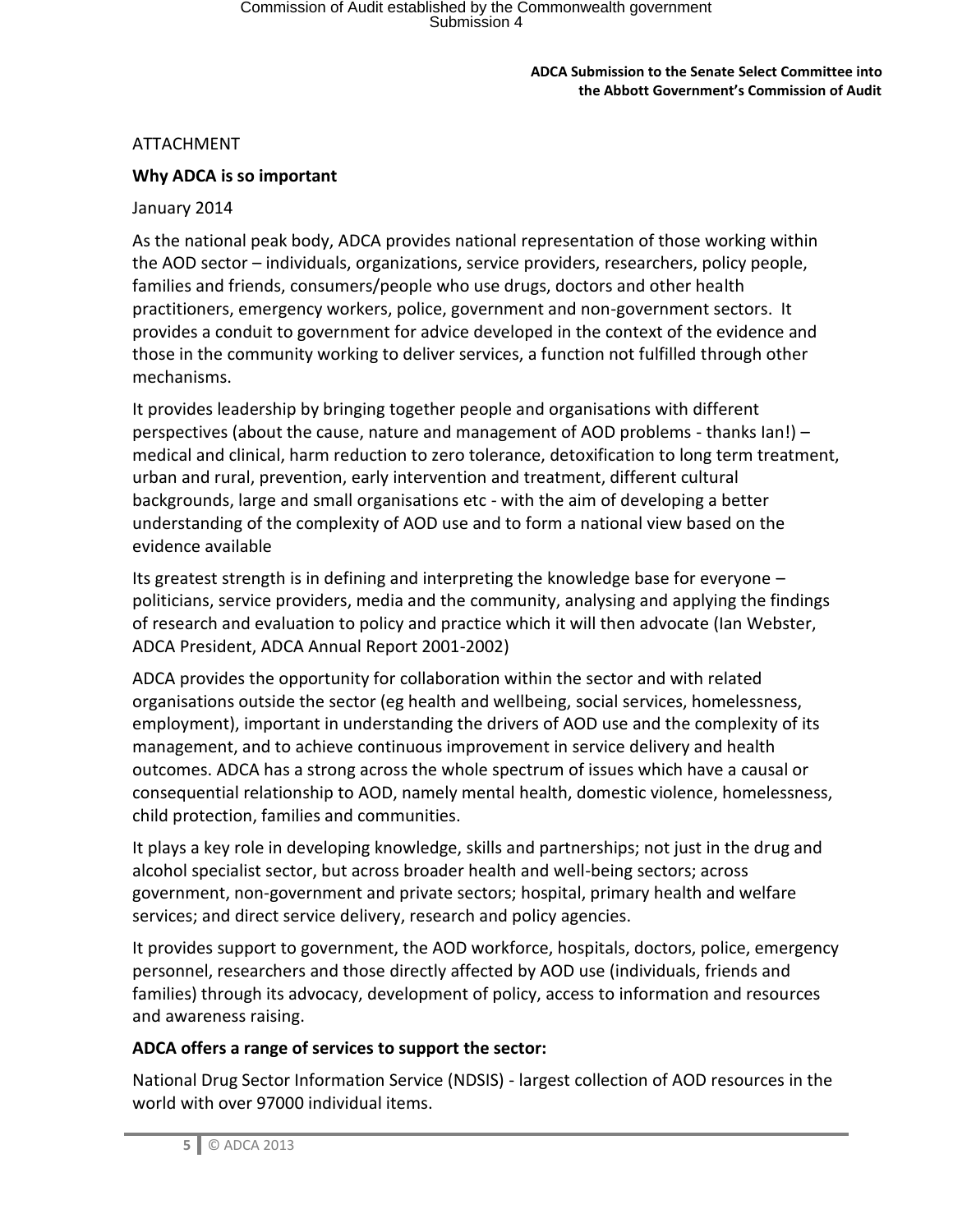RADAR (Register of Australian Drug and Alcohol Research) - aims to promote awareness of alcohol, tobacco and other drugs research in Australia. The register contains up-to-date records of current and recently completed research projects with details of published research. There is also information about researchers, their organisations and research funding bodies.

NIIS (National Inhalants Information Service) - provides information about inhalant misuse

Drug Database - created in 1987, it is the only comprehensive AOD citation database in Australia with the largest dedicated alcohol and drug collection of resources in the world. It provides references to books, videos, journal articles, conference papers, research reports and unpublished materials on health, social and economic aspects of aod use.

Drugfields – online professional development website, providing access to information about working in the AOD field, study opportunities and ongoing professional development activities. It provides information and resources for specific groups from agency managers and prison workers to nurses and Indigenous health workers.

Update – an online bulletin board that facilitates information sharing between interested parties and particularly within the AOD sector, such as reviews of newly published work, information on conferences and meetings, announcements of published reports, monographs, etc, press and media releases. People are also able to seek advice from others through this facility eg by asking questions.

Drugtalk - allows people to engage in an online discussion about current issues.

Drug Action Week (DAW) – activities are held nationally to raise awareness about AOD issues in Australia. It also highlights the achievements of the people who work within the AOD sector to reduce alcohol and drug-related harm.

# **Key historical events**

- 1967 AFADD established (Australian Foundation on Alcoholism and Drug Dependence)
- 1973 Funding received to establish national secretariat
- 1974 Library and Clearinghouse established
- 1983 The Community Approach to Drug Abuse Prevention (CADAP) Program started
- 1985 Convened the National Drug Summit with the National Campaign against Drug Abuse
- 1997 Treatment Works Week (now Drug Action Week) established

## **Patrons**

Patrons include many former Governors General eg Sir Paul Hasluck, Sir John Kerr, Sir Zelman Cowen and Sir William Deane.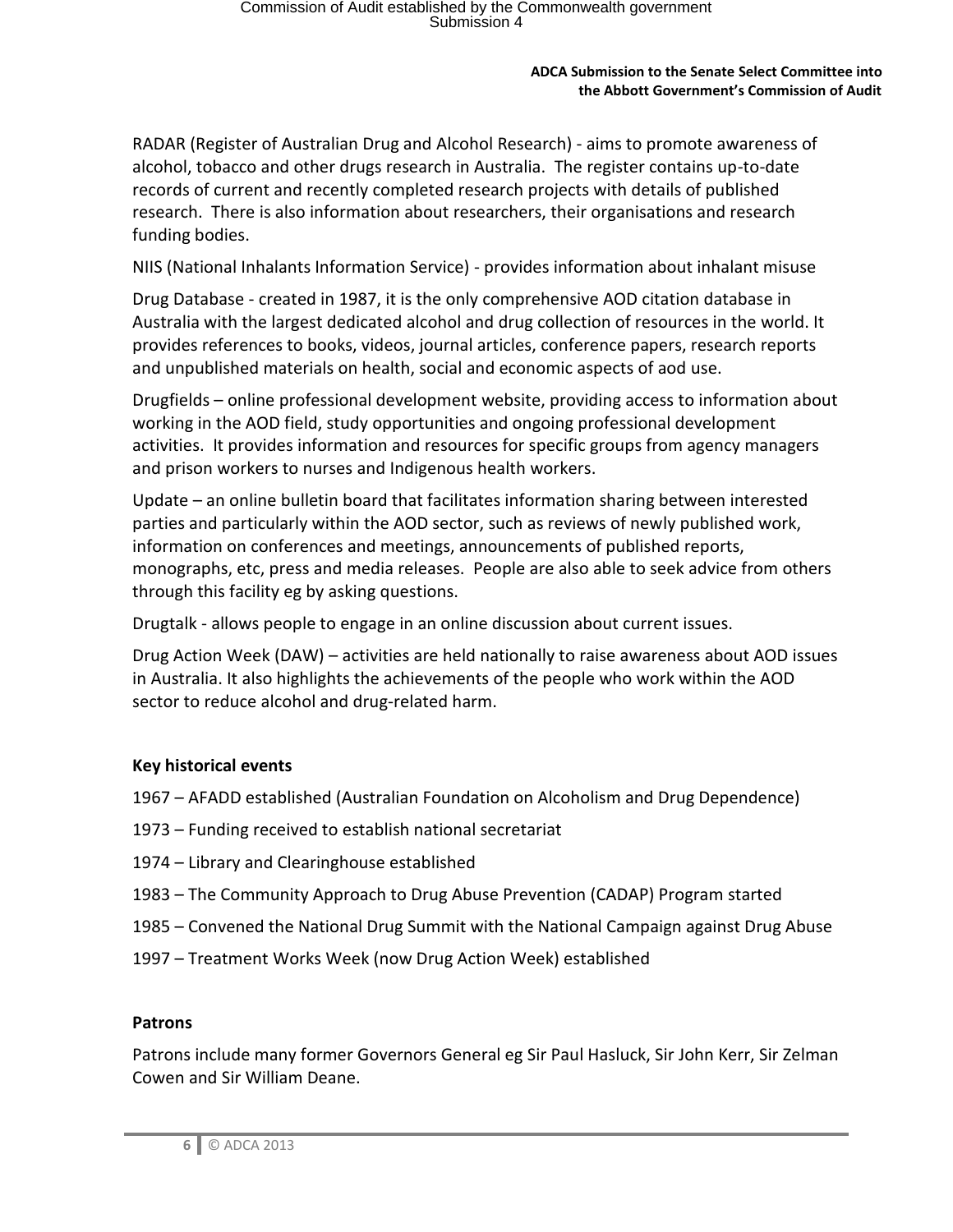# **Comments from petition to save ADCA**

ADCA is our peak organisation and as such we rely on it for policy advice, professional development, national sector news and research into evidence based practice (Meg Schwarz 2 Dec 2013)

As well as ADCA's function as a co-ordinating body for the AOD sector including an excellent library of information, the Update list server and Drugtalk where people can discuss AOD issues on-line, Drug Action Week gives a great opportunity for organisations to showcase their services, present their views and exchange ideas and provide the latest research (Brian McConnell 2 Dec 2013)

As a drug and alcohol researcher for the past 11 years, I have relied on the assistance of adca, including its info clearinghouse, mailing lists and other services to do my job to the best of my ability (Emma Black 2 Dec 2013)

Alcohol and drug problems are very common and very difficult for governments. ADCA has played an important role as the peak organization uniting a diverse field and bringing the views of this field to governments -sometimes telling governments what they want to hear, sometimes not (Alex Wodak 2 Dec 2103)

We want evidence based alcohol and other drugs policies not ideologically driven ones (Matt Gleeson 2 Dec 2013)

ADCA is a broad church which has been the principal agent by which very different views about the cause, nature and management of alcohol and other drug problems have been able to find common ground upon which they can work together in the interest of all of us. (Ian Webster 2 Dec 2013)

Links between the community sector, research and policy need to be enhanced, not diminished (Rebecca Hiscock (2 Dec 2103)

ADCA provides essential infrastructure to the AOD sector: information services, forums for policy development, expert advice, access to evidence, and a 'community of practice' (Alison Ritter 3 Dec 2013)

ADCA provides … extremely important library service including online access to dozens of medical and scientific journals, in particular all of the important journals in the field of addiction, alcohol and other drugs, of which there are over 20, as well as journals of psychiatry, public health and so on.

It is impossible for any health worker in the field to subscribe to so many journals, and even health care workers affiliated with universities or public hospitals may have access only to a small number of them (about 5 in NSW Health's CIAP system).

… ADCA has been for decades a key organisation in the mature development of Alcohol and Drug policy and practice in Australia, in so many respects the envy of the Western world. I suggest the cost of defunding this conduit of knowledge and research will be large. (Richard Hallinan 3 Dec 2013)